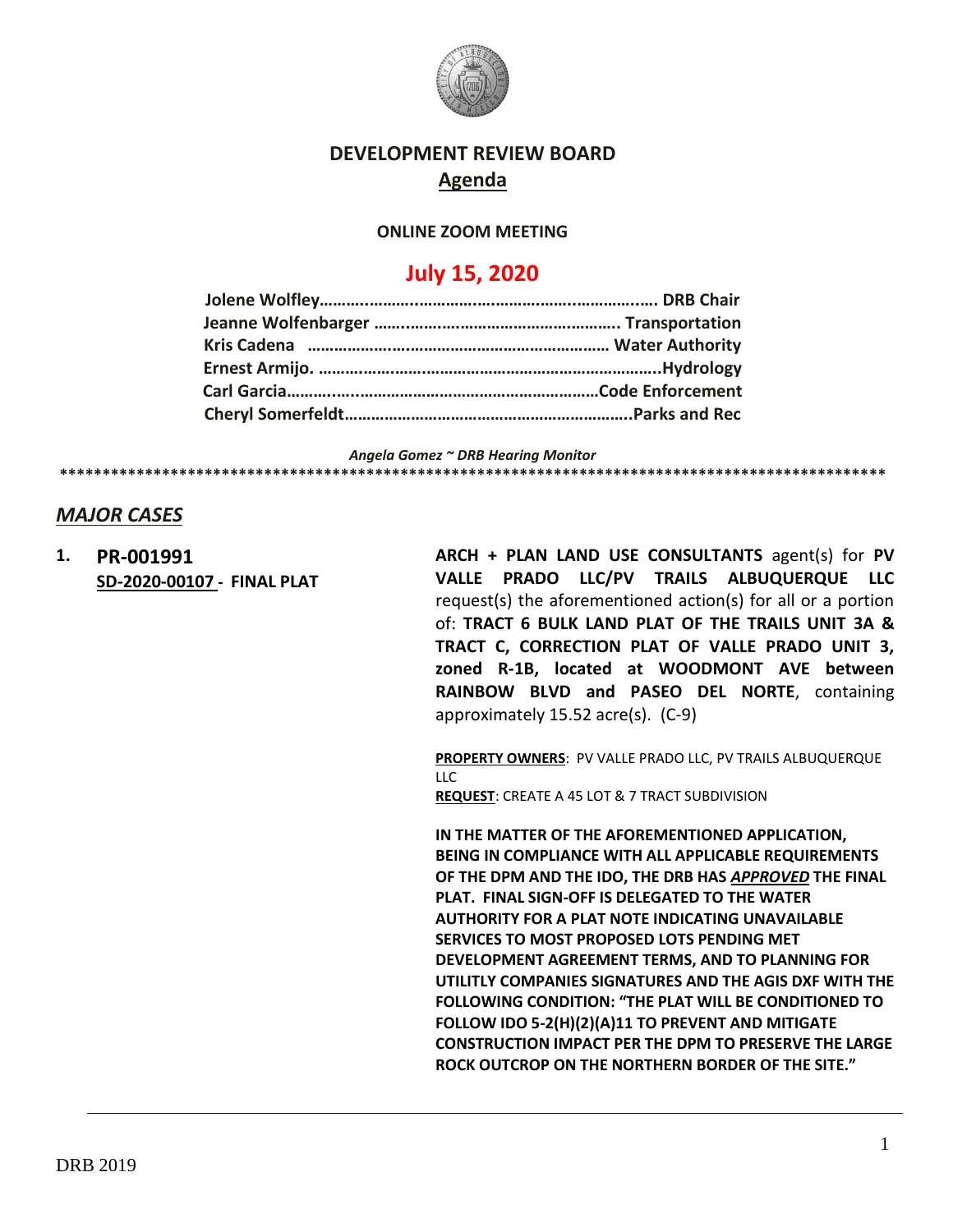| 2. | <b>Project #1345</b><br>SD-2020-00104 - EXTENSION OF<br><b>INFRASTRUCTURE IMPROVEMENTS</b><br><b>AGREEMENT (EIIA)</b> | MARK GOODWIN & ASSOCIATES, PA agent(s) for CEJA<br>VISTA, LLC request(s) the aforementioned action(s) for all or<br>a portion of: TRACT RR-3-A thru RR-3-E, zoned R-1A,<br>located on DENNIS CHAVEZ BLVD between MEAD AVE and<br>98 <sup>th</sup> ST, containing approximately 98.9070 acre(s). (P-9) |
|----|-----------------------------------------------------------------------------------------------------------------------|-------------------------------------------------------------------------------------------------------------------------------------------------------------------------------------------------------------------------------------------------------------------------------------------------------|
|    |                                                                                                                       | <b>PROPERTY OWNERS: CEJA VISTA LLC</b><br><b>REQUEST: 2 YEAR EXTENSION REQUEST</b>                                                                                                                                                                                                                    |
|    |                                                                                                                       | IN THE MATTER OF THE AFOREMENTIONED APPLICATION,<br>BEING IN COMPLIANCE WITH ALL APPLICABLE REQUIREMENTS<br>OF THE DPM AND THE IDO, THE DRB HAS APPROVED THE TWO<br>YEAR EXTENSION OF THE SUBDIVISION IMPROVEMENT<br><b>AGREEMENT.</b>                                                                |
| 3. |                                                                                                                       | ISAACSON & ARFMAN, INC, PA agent(s) for SUCCESS LAND                                                                                                                                                                                                                                                  |
|    | Project # PR-2019-002411<br>SD-2020-00102 - PRELIMINARY PLAT                                                          | <b>HOLDINGS, LLC</b> request(s) the aforementioned action(s) for                                                                                                                                                                                                                                      |
|    | SD-2020-00103 - VACATION OF PUBLIC                                                                                    | all or a portion of: zoned R-1A, located at 118TH ST SW                                                                                                                                                                                                                                               |
|    | <b>EASEMENT</b>                                                                                                       | between AMOLE MESA AVE SW and COLOBEL SW,                                                                                                                                                                                                                                                             |
|    | VA-2020-00154 - TEMPORARY DEFERRAL OF                                                                                 | containing approximately 82.931 acre(s). (N-08) Deferred from                                                                                                                                                                                                                                         |
|    | <b>SIDEWALK CONSTRUCTION</b>                                                                                          | 7/8/20                                                                                                                                                                                                                                                                                                |
|    | VA-2020-00155 - SIDEWALK WAIVER(A1)                                                                                   |                                                                                                                                                                                                                                                                                                       |
|    | VA-2020-00157- SIDEWALK WAIVER (A2)                                                                                   | PROPERTY OWNERS: SUCCESS LAND HOLDNGS LLC C/O PRICE LAND &                                                                                                                                                                                                                                            |
|    | VA-2020-00174 - SIDEWALK WAIVER (A3)                                                                                  | DEVELOPMENT GROUP INC<br>REQUEST: PRELIMINARY PLAT, VACATION OF PUBLIC EASEMENT,                                                                                                                                                                                                                      |
|    | VA-2020-00179 - SIDEWALK WAIVER (A4)                                                                                  | VARIANCE REQUESTS FOR TEMPORARY DEFERRAL OF SIDEWALK,                                                                                                                                                                                                                                                 |
|    | VA-2020-00160 - RDWAY WIDTH WAIVER (B1)                                                                               | SIDEWALK WAIVER, VARIANCE TO IDO, VARIANCE TO DPM                                                                                                                                                                                                                                                     |
|    | VA-2020-00182 - RDWAY WIDTH WAIVER(B2)                                                                                |                                                                                                                                                                                                                                                                                                       |
|    | VA-2020-00183 - RDWAY WIDTH WAIVER(B3)                                                                                | DEFERRED TO AUGUST 26 <sup>TH</sup> , 2020.                                                                                                                                                                                                                                                           |
|    | VA-2020-00163 -RDWAY WIDTH WAIVER(B4)                                                                                 |                                                                                                                                                                                                                                                                                                       |
|    | VA-2020-00164 -RDWAY WITDTH WAIVER(C)                                                                                 |                                                                                                                                                                                                                                                                                                       |
|    | VA-2020-00165 - BLOCK WAIVER (D1)                                                                                     |                                                                                                                                                                                                                                                                                                       |
|    | VA-2020-00166 - BLOCK WAIVER (D2)                                                                                     |                                                                                                                                                                                                                                                                                                       |
|    | VA-2020-00185 - BLOCK WAIVER(D3)                                                                                      |                                                                                                                                                                                                                                                                                                       |
|    | VA-2020-00168 - BLOCK WAIVER (D4)                                                                                     |                                                                                                                                                                                                                                                                                                       |
|    | VA-2020-00169 - BLOCK WAIVER (D5)                                                                                     |                                                                                                                                                                                                                                                                                                       |
|    | VA-2020-00170 - BLOCK WAIVER (D6)                                                                                     |                                                                                                                                                                                                                                                                                                       |
|    | VA-2020-00171 - BLOCK WAIVER (D7)                                                                                     |                                                                                                                                                                                                                                                                                                       |
|    | VA-2020-00172 - CUL DE SAC WAIVER (E)                                                                                 |                                                                                                                                                                                                                                                                                                       |

# *MINOR CASES*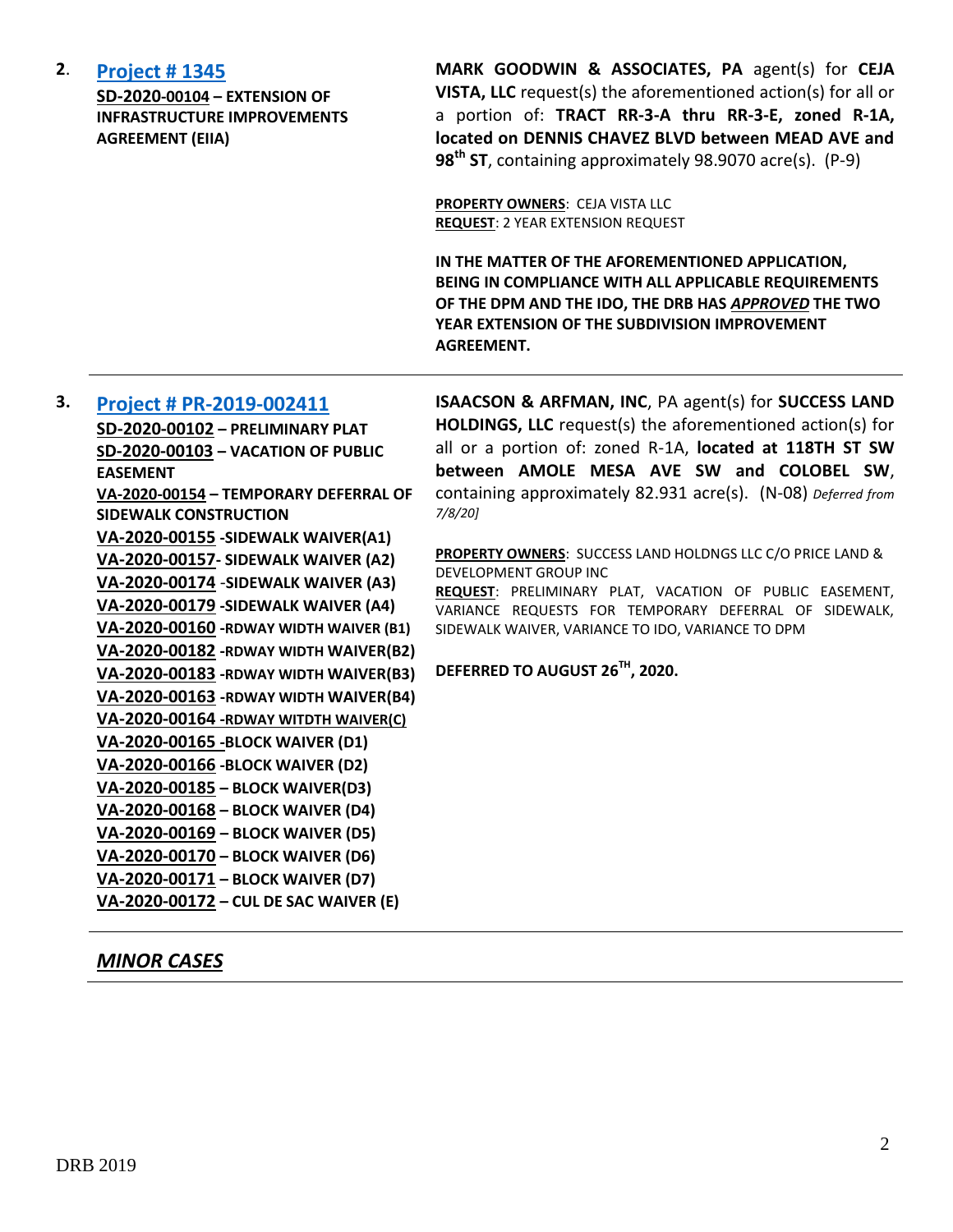| 4. | PR-004049<br>SD-2020-00121-PRELIMINARY/FINAL PLAT                           | ALDRICH LAND SURVEYING agent(s) for WESTERN TRAIL<br>TENANCY IN COMMON, GRAYLAND CORPORATION<br>request(s) the aforementioned action(s) for all or a portion<br>of: TRACTS A-2, LAVA TRAILS, zoned MX-L, located at<br>WESTERN TRAIL between SOUTHEAST CORNER OF UNSER<br>and WESTERN TRAIL, containing approximately 5.0236<br>acre(s). (F-10) |
|----|-----------------------------------------------------------------------------|-------------------------------------------------------------------------------------------------------------------------------------------------------------------------------------------------------------------------------------------------------------------------------------------------------------------------------------------------|
|    |                                                                             | <b>PROPERTY OWNERS:</b> GRAYLAND CORP & J2C LLC & LEE RVT & MESCALL<br>THOMAS J & SPRING FRANK L & ETAL<br>REQUEST: CREATE 2 NEW TRACTS FROM 1 EXISTING TRACTS AND<br>RELOCATE TEMPORARY DRAINAGE EASEMENT                                                                                                                                      |
|    |                                                                             | DEFERRED TO JULY 29TH, 2020.                                                                                                                                                                                                                                                                                                                    |
| 5. | <b>PR-001996</b><br>SD-2020-00129 - AMENDMENT TO<br><b>PRELIMINARY PLAT</b> | PRICE LAND DEVELOPMENT GROUP (SCOTT STEFFEN)<br>agent(s) for PV DURANGO, LLC (KEVIN WECHTER)<br>request(s) the aforementioned action(s) for all or a portion<br>of: TRACT H, DURANGO UNIT 1, zoned R-1B, located at<br>WOODMONT AVE NW between RAINBOW BLVD NW and<br>PASEO DEL NORTE, containing approximately 18.83 acre(s).<br>$(C-9)$       |
|    |                                                                             | PROPERTY OWNERS: PV DURANGO, LLC<br>REQUEST: AMENDMENT TO EXISTING PRELIMINARY PLAT AND<br><b>INFRASTRUCTURE LIST</b>                                                                                                                                                                                                                           |
|    |                                                                             | IN THE MATTER OF THE AFOREMENTIONED APPLICATION,<br>BEING IN COMPLIANCE WITH ALL APPLICABLE REQUIREMENTS<br>OF THE DPM AND THE IDO, THE DRB HAS APPROVED THE<br>AMENDED INFRASTRUCTURE LIST AND THE AMENDED<br>PRELIMINARY PLAT. THIS AMENDMENT DOES NOT EXTEND THE<br><b>EXPIRATION DATE OF THE ALREADY APPROVED PRELIMINARY</b><br>PLAT.      |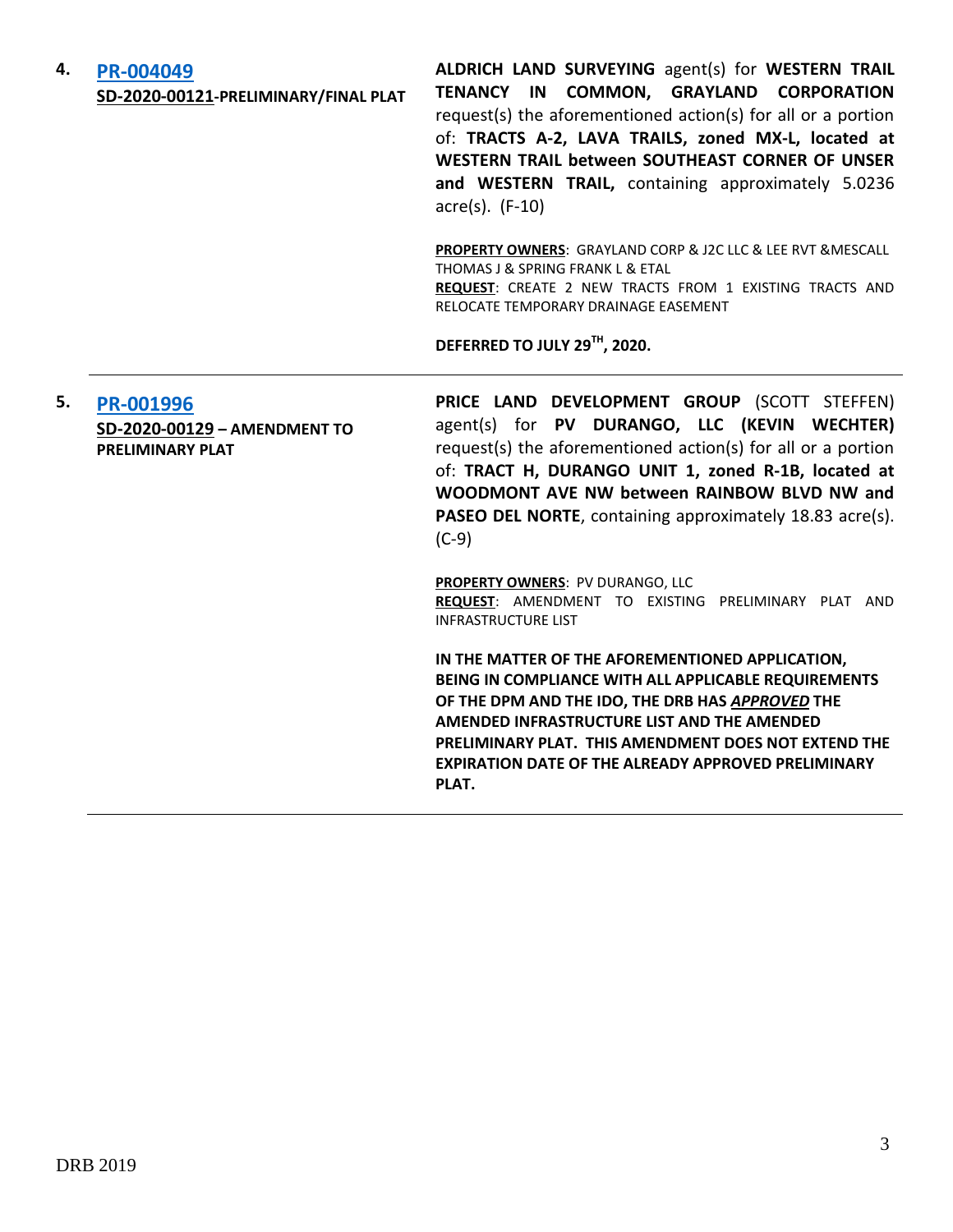| 6. | PR-001996<br>SD-2020-00124 - AMENDMENT TO<br><b>PRELIMINARY PLAT</b>                          | PRICE LAND DEVELOPMENT GROUP (SCOTT STEFFEN)<br>agent(s) for PV DURANGO, LLC (KEVIN WECHTER<br>requests)the aforementioned action(s) for all or a portion<br>of: LOT 22 BLOCK 13, NORTH ALBUQUERQUE ACRES TRACT<br>A UNIT B, DURANGO UNIT 1 zoned R-1, located on<br>WOODMONT AVE, containing approximately 11.42 acre(s).<br>$(C-9)$                                                                                                                                                                                                                                              |
|----|-----------------------------------------------------------------------------------------------|------------------------------------------------------------------------------------------------------------------------------------------------------------------------------------------------------------------------------------------------------------------------------------------------------------------------------------------------------------------------------------------------------------------------------------------------------------------------------------------------------------------------------------------------------------------------------------|
|    |                                                                                               | <b>PROPERTY OWNERS: PV DURANGO, LLC</b><br>REQUEST: AMENDMENT TO EXISTING PRELIMINARY PLAT and<br><b>INFRASTRUCTURE LIST</b>                                                                                                                                                                                                                                                                                                                                                                                                                                                       |
|    |                                                                                               | IN THE MATTER OF THE AFOREMENTIONED APPLICATION,<br>BEING IN COMPLIANCE WITH ALL APPLICABLE REQUIREMENTS<br>OF THE DPM AND THE IDO, THE DRB HAS APPROVED THE<br>AMENDED INFRASTRUCTURE LIST AND THE AMENDED<br>PRLIMINARY PLAT WITH THE FOLLOWINGCONDITION: THE PLAT<br>WILL BE CONDITIONED TO FOLLOW IDO 5-2(H)(2)(A)11 TO<br>PREVENT AND MITIGATE CONSTRUCTION IMPACT PER THE DPM<br>TO PRESERVE THE NORTH GEOLOGIC WINDOW OF PETROGLYPH<br>NATIONAL MONUMENT." THIS AMENDMENT DOES NOT<br><b>EXTEND THE EXPIRATION DATE OF THE ALREADY APPROVED</b><br><b>PRELIMINARY PLAT.</b> |
| 7. | <b>PR-003626</b><br>SD-2020-00132 - PRELIMINARY/FINAL<br><b>PLAT</b><br>(Sketch Plat 4/22/20) | ARCH + PLAN LAND USE CONSULTANTS agent(s) for JULIAN<br>& SUSANA CULL request(s) the aforementioned action(s)<br>for all or a portion of: 7A & 7B, VAN CLEAVE ACRES zoned<br>R-A, located at 1540 VAN CLEAVE NW between SAN ISIDRO<br>ST and GRIEGOS LATERAL, containing approximately 0.8233<br>$\arccos(5)$ . (G-13)                                                                                                                                                                                                                                                             |
|    |                                                                                               | PROPERTY OWNERS: JULIAN & SUSANA CULL<br>REQUEST: LOT LINE ADJUSTMENT BETWEEN 2 EXITING LOTS                                                                                                                                                                                                                                                                                                                                                                                                                                                                                       |
|    |                                                                                               | DEFERRED TO JULY 29TH, 2020                                                                                                                                                                                                                                                                                                                                                                                                                                                                                                                                                        |
| 8. | PR-002905<br>SD-2020-00132 - PRELIMINARY/FINAL<br><b>PLAT</b><br>(Sketch Plat 1/15/20)        | ARCH + PLAN LAND USE CONSULTANTS agent(s) for<br>SUNPORT PARK HOSPITALITY LLC<br>request(s) the<br>aforementioned action(s) for all or a portion of: 2-A-2,<br>SUNPORT PARK, zoned NR-BP, located at WOODWARD RD<br>between UNIVERSITY BLVD and TRANSPORT ST, containing<br>approximately 2.0473 acre(s). (M-15)                                                                                                                                                                                                                                                                   |
|    |                                                                                               | PROPERTY OWNERS: UNPORT PARK HOSPITALITY LLC<br>REQUEST: CREATE 2 LOTS FROM 1 EXISTING LOT, GRANT ADDITIONAL<br>RECIPROCAL CROSS ACCESS, DRAINAGE EASEMENT.                                                                                                                                                                                                                                                                                                                                                                                                                        |
|    |                                                                                               | DEFERRED TO JULY 29TH, 2020.                                                                                                                                                                                                                                                                                                                                                                                                                                                                                                                                                       |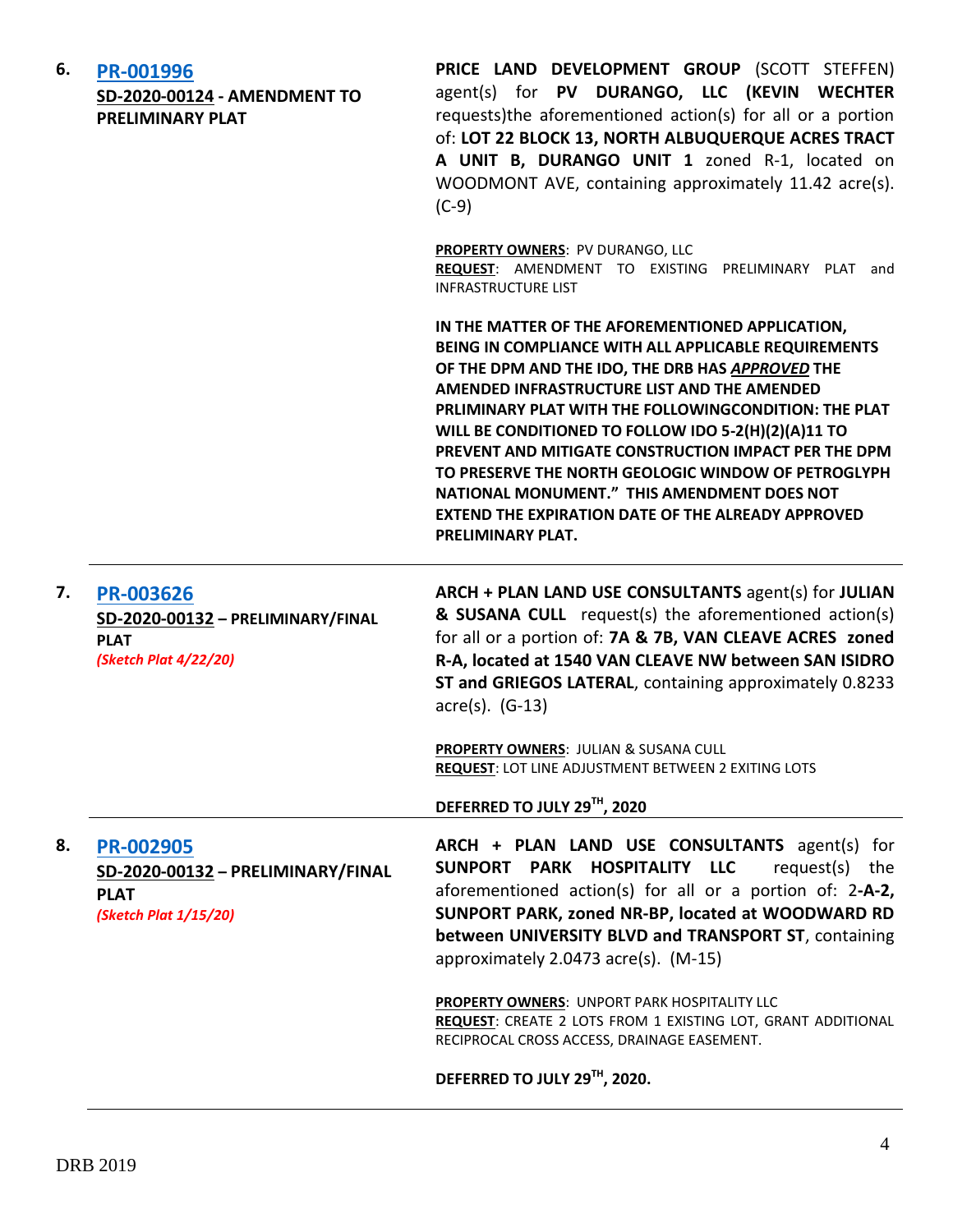| 9.  | <b>Project # PR-2019-002332</b><br>SD-2020-00085 - PRELIMINARY/FINAL<br><b>PLAT</b><br>VA-2020-00224 - DPM WAIVER      | ARCH + PLAN LAND USE CONSULTANTS & RIO GRANDE<br><b>ENGINEERING</b> agent(s) for <b>JODY MASTERS</b> request(s) the<br>aforementioned action(s) for all or a portion of: MAP 38<br>300-A1, LANDS OF MASTER, BORIN AND MEMMER zoned<br>R-A, located at 2737 CARSON RD NW between MONTOYA<br><b>NW</b><br>and<br><b>RIO GRAND</b><br><b>BLVD NW, containing</b><br><b>ST</b><br>approximately 0.92acre(s).<br>$(H-12)$ {Deferred from 6/10/20,<br>6/24/20.7/8/20]<br>PROPERTY OWNERS: JODY MASTERS<br>REQUEST: CREATE 2 LOTS FROM ONE EXISTING LOTS<br>DEFERRED TO JULY 22 <sup>ND</sup> , 2020. |
|-----|------------------------------------------------------------------------------------------------------------------------|------------------------------------------------------------------------------------------------------------------------------------------------------------------------------------------------------------------------------------------------------------------------------------------------------------------------------------------------------------------------------------------------------------------------------------------------------------------------------------------------------------------------------------------------------------------------------------------------|
| 10. | <b>PR-003945</b><br>SD-2020-00128 - PRELIMINARY/FINAL<br><b>PLAT</b><br>(Sketch plat 6/17/20)                          | CSI - CARTESIAN SURVEYS, INC. agent(s) for SHERI CRIDER<br>AND BARBARA BELL request(s) the aforementioned<br>action(s) for all or a portion of: LOTS 35 THRU 38, J.M.<br>MOORE REALTY CO. ADDITION #1, zoned R-1A, located at<br>1243 8 <sup>TH</sup> ST NW between MOUNTAIN RD NW and KINLEY<br>AVE NW, containing approximately 0.2466 acre(s). (J-14)<br>PROPERTY OWNERS: SHERI CRIDER AND BARBARA BELL<br>REQUEST: ELIMINATE INTERIOR LOT LINES BETWEEN 4 EXITING LOTS                                                                                                                     |
|     |                                                                                                                        | AND CREAT TWO NEW LOTS<br>IN THE MATTER OF THE AFOREMENTIONED APPLICATION,<br>BEING IN COMPLIANCE WITH ALL APPLICABLE REQUIREMENTS<br>OF THE DPM AND THE IDO, THE PRELIMINARY/FINAL PLAT WAS<br><b>APPROVED.</b>                                                                                                                                                                                                                                                                                                                                                                               |
| 11. | <b>Project # PR-2019-003223</b><br>SD-2020-00111 - PRELIMINARY/FINAL<br><b>PLAT</b><br>VA-2020-00229 - SIDEWALK WAIVER | CSI - CARTESIAN SURVEY'S INC. agent(s) for SYLVIA<br><b>MARTIN</b> request(s) the aforementioned action(s) for all or a<br>portion of: LOT C AND TRACT 133-B1-A2, LANDS OF REGINA<br>AVILA & MARY LUCERO zoned R-1D, located at 517 47 <sup>TH</sup> ST<br>NW between BLUEWATER RD NW and RINCON PL NW,<br>containing approximately 0.4268 acre(s). (J-12) [Deferred from<br>$7/8/20$ ]                                                                                                                                                                                                        |
|     |                                                                                                                        | <b>PROPERTY OWNERS: MARTIN CESAR &amp; SYLVIA</b><br><b>REQUEST: LOT LINE ELIMINATION</b><br>IN THE MATTER OF THE AFOREMENTIONED APPLICATION,<br>BEING IN COMPLIANCE WITH ALL APPLICABLE REQUIREMENTS<br>OF THE DPM AND THE IDO, THE PRELIMINARY/FINAL PLAT WAS<br><b>APPROVED.</b>                                                                                                                                                                                                                                                                                                            |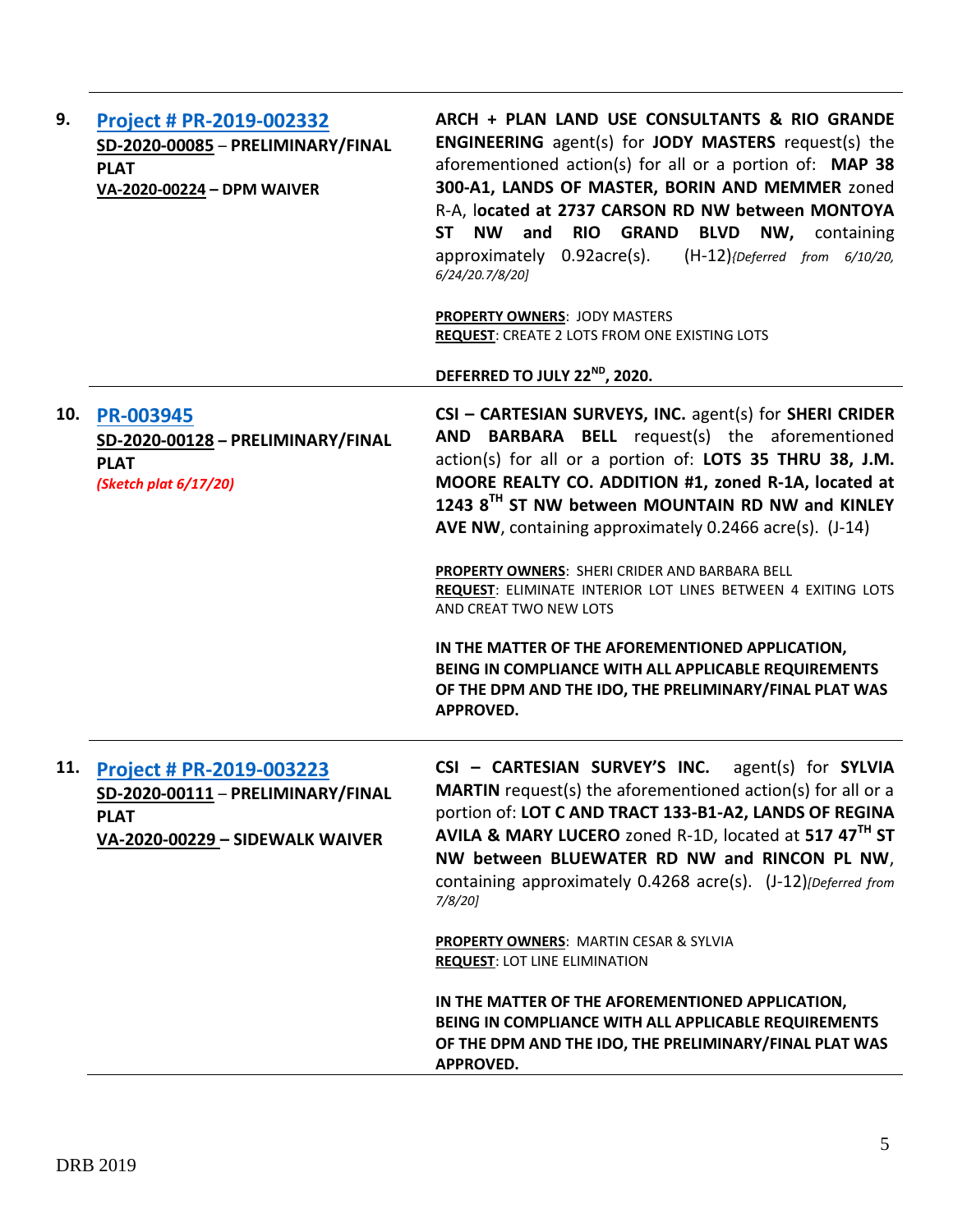| 12. | Project #PR-2019-002519<br>SD-2019-00122 - PRELIMINARY/FINAL<br><b>PLAT</b><br>VA-2020-00228 - DPM WAIVER                     | JAG PLANNING AND ZONING, LLC agent(s) for PORFIE O.<br><b>MALDONADO</b> request(s) the aforementioned action(s) for<br>all or a portion of LOTS 1-A AND 2-A, BLOCK A, ANDERSON<br>& THAXTON'S REPLAT OF A PORTION OF TORREON<br>ADDITION, zoned NR-C, located at 801 & 813 GIBSON BLVD<br>SE, east of WALTER BLVD SE and west of I-40, containing<br>approximately 0.7346 acre(s). (L-14) [Deferred from 7/10/19,<br>7/31/19, 8/14/19, 10/23/19, 5/6/20, 5/20/20, 6/17/20]<br>PROPERTY OWNERS: MALDONADO PORFIE O & LESLIE A<br><b>REQUEST: LOT LINE ADJUSTMENT</b><br>N THE MATTER OF THE AFOREMENTIONED APPLICATION, BEING<br>IN COMPLIANCE WITH ALL APPLICABLE REQUIREMENTS OF THE<br>DPM AND THE IDO, THE DRB HAS APPROVED WAIVER AND THE<br>THE PRELIMINARY/FINAL PLAT. FINAL SIGN OFF IS DELEGATED<br>TO: PLANNING FOR AGIS DXF, REAL PROPERTY SIGNATURE AND<br>TO CHECK FOR THE WORD "EASEMENT" REGARDING THE<br><b>WATER AUTHORITY EASEMENT.</b> |
|-----|-------------------------------------------------------------------------------------------------------------------------------|----------------------------------------------------------------------------------------------------------------------------------------------------------------------------------------------------------------------------------------------------------------------------------------------------------------------------------------------------------------------------------------------------------------------------------------------------------------------------------------------------------------------------------------------------------------------------------------------------------------------------------------------------------------------------------------------------------------------------------------------------------------------------------------------------------------------------------------------------------------------------------------------------------------------------------------------------------|
| 13. | PR-001903<br>SD-2020-00123 - VACATION OF PRIVATE<br><b>EASEMENT</b><br>SD-2020-00134 - VACATION OF PRIVATE<br><b>EASEMENT</b> | BOHANNAN HUSTON INC. (MIKE BALASKOVITS) agent(s)<br>for GAMMA DEVELOPMENT, LLC (CK SCOTT) request(s) the<br>aforementioned action(s) for all or a portion of: TRACT 3B-<br>3, LANDS OF IHS, zoned R-2, located on HORIZON BLVD<br>between BALLOON MUSEUM DR and ALAMEDA BLVD,<br>containing approximately 7.76 acre(s). (B-17)<br>PROPERTY OWNERS: GAMMA DEVELOPMENT<br><b>REQUEST: VACATION OF TWO PRIVATE EASEMENTS</b><br>WITHDRAWN - APPLICATIONS WERE HEARD AND APPROVED AT<br>A PREVIOUS DRB MEETING.                                                                                                                                                                                                                                                                                                                                                                                                                                              |
| 14. | Project # PR-2020-003707<br>SI-2020-00247 - SITE PLAN                                                                         | <b>RESPEC</b> agent(s) for SONATA TRAILS, LLC request(s) the<br>aforementioned action(s) for all or a portion of: TRACTS 1, 2<br>& 3, UNIT 4, zoned MX-M, located at UNIVERSE BLVD NW<br>between PASEO DEL NORTE BLVD and TREELINE AVE NW,<br>containing approximately 29.9 acre(s). (C-10)[Deferred from<br>6/3/20, 6/24/20]<br><b>PROPERTY OWNERS: SONATA TRAILS LLC</b><br><b>REQUEST: APARTMENT COMPLEX DEVELOPMENT</b><br>DEFERRED TO JULY 29TH, 2020.                                                                                                                                                                                                                                                                                                                                                                                                                                                                                              |

*SKETCH PLAT*